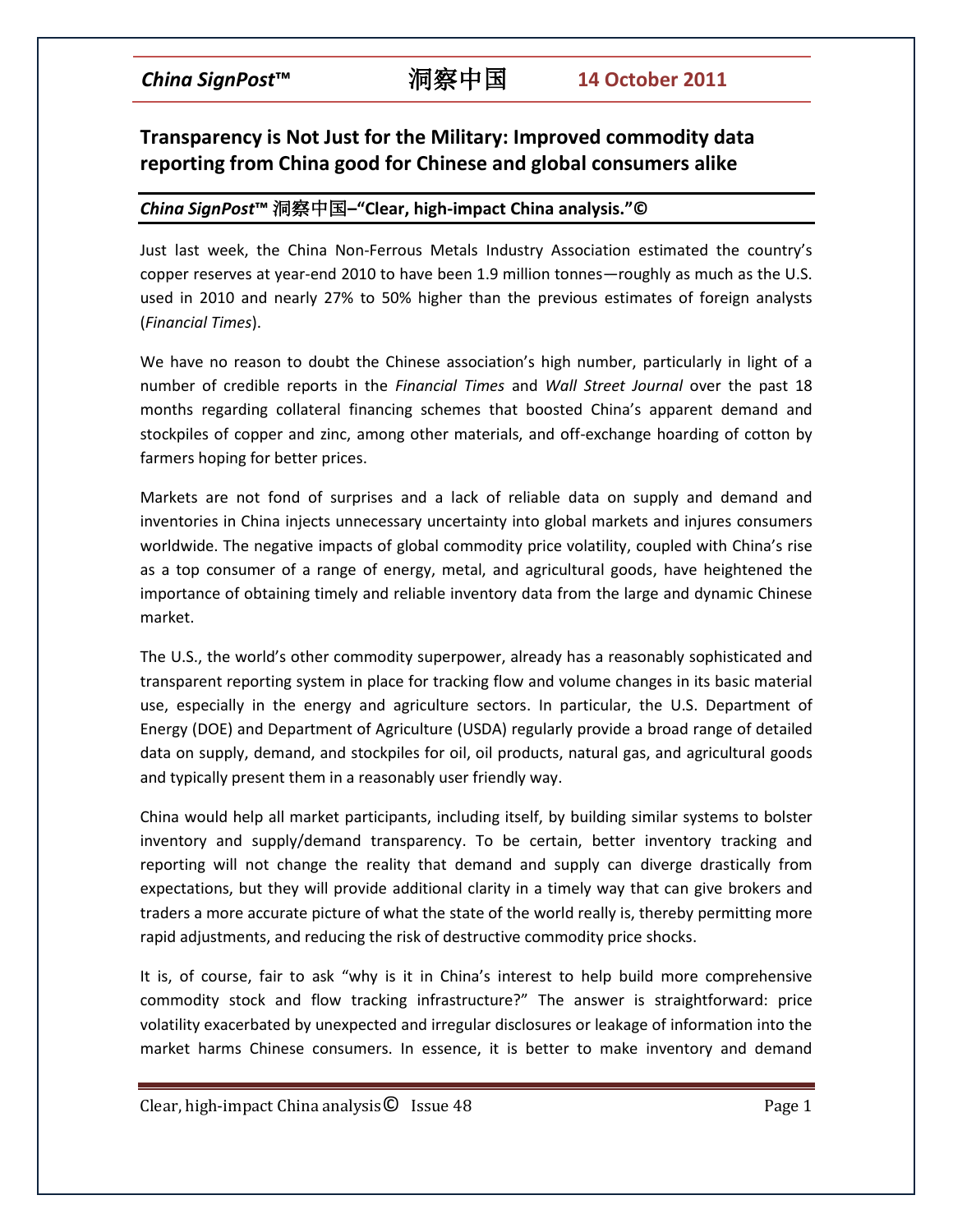changes a routine, and perhaps even boring weekly report than to trigger destructive market turmoil as numbers fluctuate and are disclosed on an irregular and/or incomplete basis.

To give readers a sense of China's heft in selected commodity markets and how it has changed over time, we provide two charts outlining how China's share of global consumption of these commodities has evolved over the past five years. Because the marginal consumers are the most important price setters in a market, we also show China's proportion of global commodity demand growth in 2010 to illustrate how big a player the country is in select markets.

To put the numbers in **Exhibit 2** in context, China accounted for 5% of global oil demand growth in 2010, yet remained one of the most important barometers in the market. As such, the country's proportionally larger presence in a range of other markets, such as corn, soybeans, aluminum, lead, and zinc, give it great market-moving influence. Demand for energy and grains is driven by Chinese internal consumption as consumers drive more, use more household appliances, and eat more meat whereas metal demand is driven by a combination of growing internal consumption and the outsourcing of energy and pollution-intensive industries that use large volumes of aluminum, copper, zinc, and other metals.

**Exhibit 1: China role as a consumer of key energy, metals, and agricultural commodities** % of total global consumption



Source: Company reports, Brook Hunt, Antaike, ABARE, BGRIMM, USDA, NBS China, *China SignPost*™

Clear, high-impact China analysis $\bullet$  Issue 48 Page 2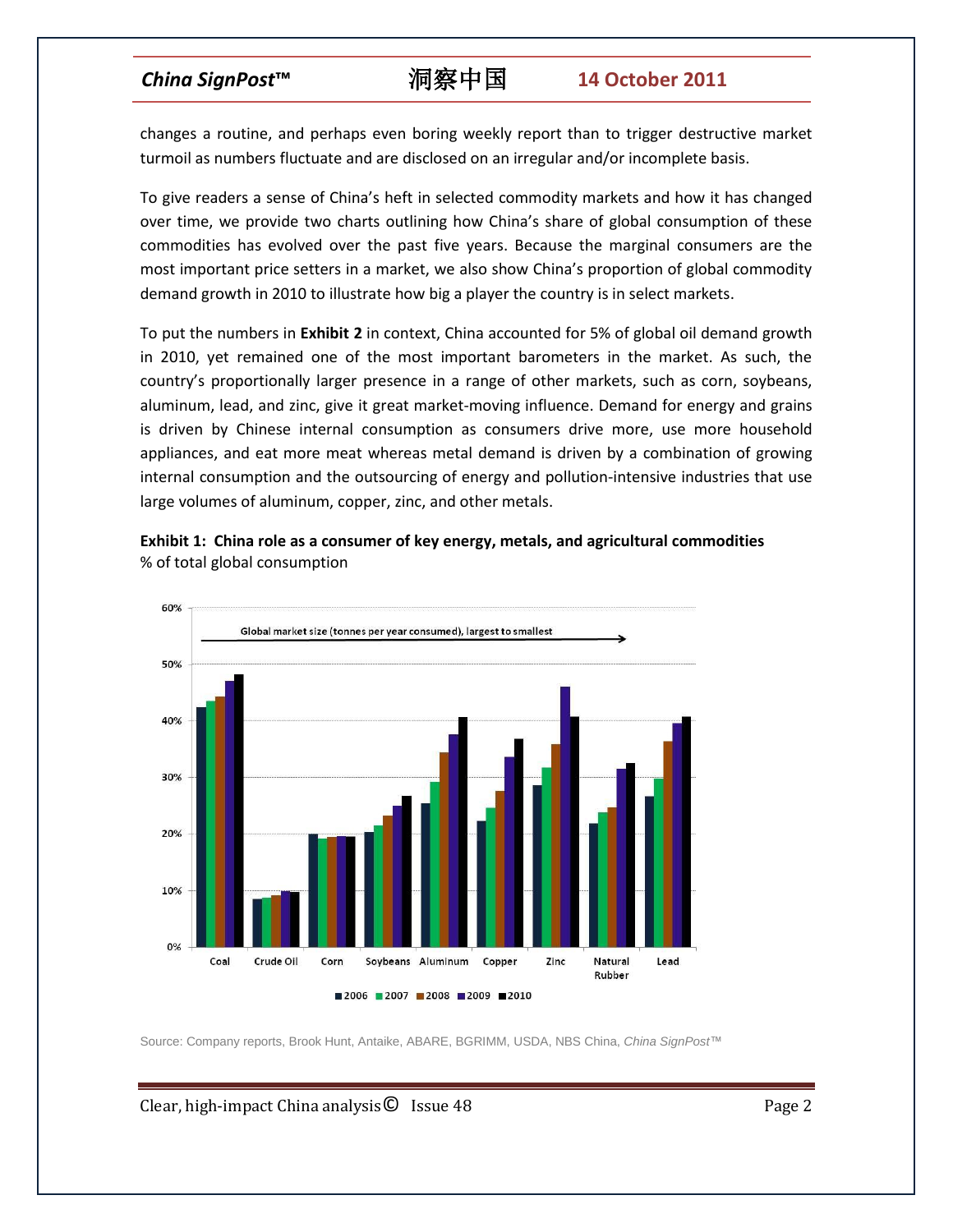# *China SignPost***™** 洞察中国 **14 October 2011**

**Exhibit 2: China's contribution to global commodity consumption growth** China's proportion of total global consumption growth in 2010



Source: Company reports, Brook Hunt, Antaike, ABARE, BGRIMM, USDA, NBS China, *China SignPost*™

### **Implications**

For consumers in China and beyond, the best outcome is a more complete Chinese reporting regime for supply, demand, and inventories of metals, agricultural, and energy commodities. As China struggles with inflation, deeper insights into the drivers and nature of its domestic commodity use, production, and stockpiling can also help China's trade partners better anticipate how inflation in China could impact them and what measures they might take in response. From Lanzhou to London, the market stabilizing effects would likely be substantial as greater transparency and knowledge of the state of the world would aid Beijing's economic policy making.

A Chinese reporting regime would also provide clearer signals to commodity producers inside and outside of China, helping to trim the risk of boom-bust market cycles that could otherwise be exacerbated if miners and farmers make their production and project planning decisions based on an unnecessarily incomplete picture of where the Chinese market is headed. Additionally, commodity data tracking and disclosure offers an area for mutually beneficial technocratic cooperation with global benefits—it is not simply a bilateral U.S.-China affair.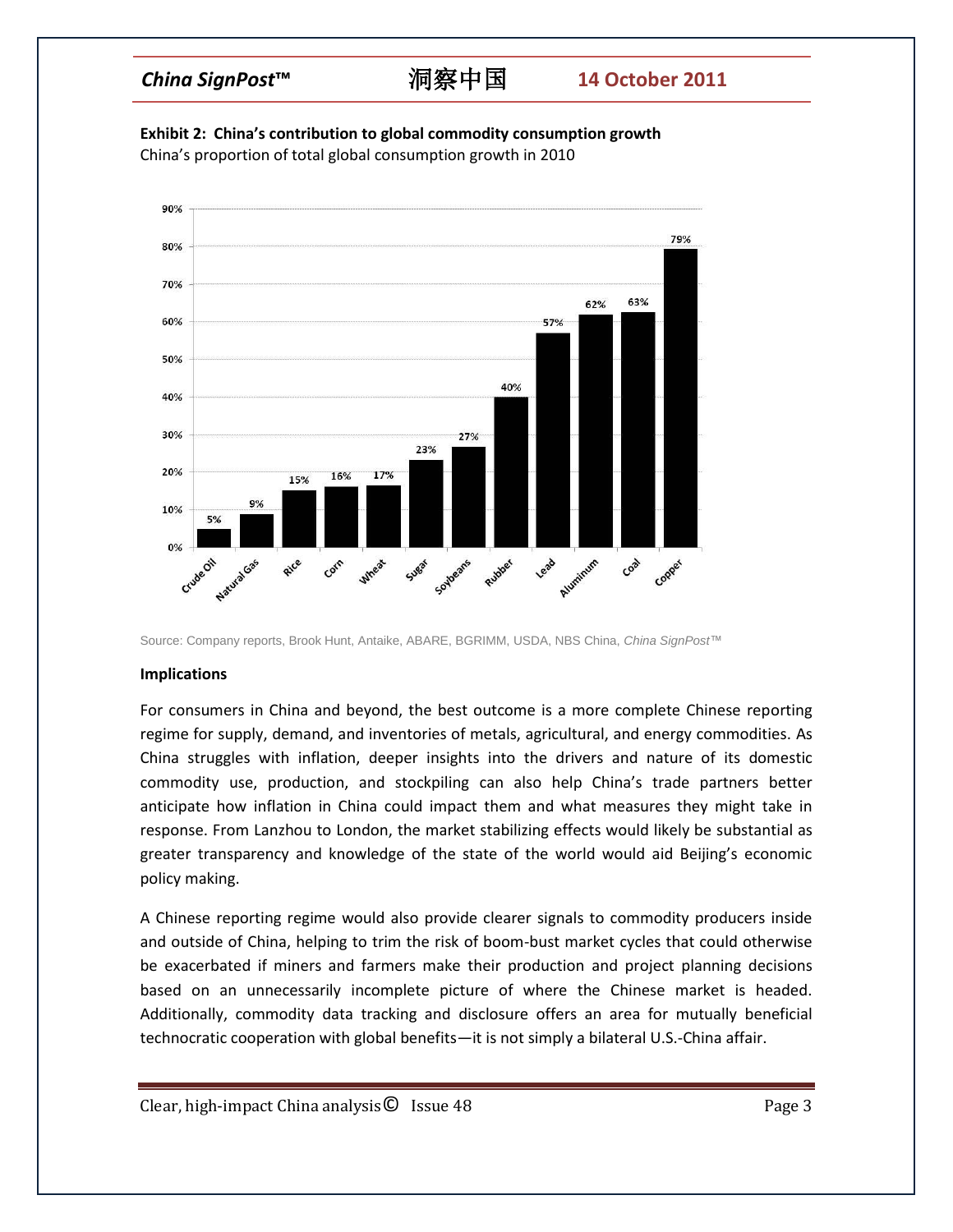# *China SignPost***™** 洞察中国 **14 October 2011**

### **China's Current Membership in Global Commodity Sharing Institutions**

At present, China's presence in international commodity information sharing institutions is not commensurate with the country's deeply influential role as a consumer and producer in key raw material markets. China participates in the Joint Organizations Data Initiative (JODI), which tracks a range of oil data in countries that are not necessarily members of the International Energy Agency (IEA), which does have a comprehensive inventory tracking and reporting system. China reports basic supply and demand numbers to JODI, but does not break them down by region (as the U.S. DOE's reporting system does) and also still does not report oil inventory data.

### **A Roadmap for Multilateral Commodity Diplomacy with China**

The following suggests practical approaches for encouraging Beijing to further integrate itself into international commodity data reporting bodies:

- 1) Prioritize improving tracking and disclosure of energy and metals data because agricultural commodities are more politically sensitive in China. In the agricultural sector, cotton might be a simpler commodity to build a data exchange regime for than would be the case for staple grains (one of the more sensitive areas, given governmentinduced and –exacerbated famine in previous decades).
- 2) Consistently reiterate that better commodity market data disclosure is absolutely in China's own interest and that even if the reporting is only in Chinese or a subscriber only system, getting the higher quality information into the market ultimately benefits everyone.
- 3) Get European and other Asian countries involved, as well as major commodity exporters like Australia, Brazil, and Canada.
- 4) Encourage complete Chinese participation in JODI, including reasonably detailed oil inventory reporting. Back this up with advice and insights into how the IEA and the U.S. DOE have built and managed their oil and gas supply, demand, and inventory tracking systems.
- 5) Promote closer cooperation between Chinese domestic metals industry associations and the International Metal Study Groups based in Portugal. The China Non-Ferrous Metals Industry Association's unprecedented October 2011 disclosure of estimated nationwide copper inventory is a positive step in the direction of closer collaboration.
- 6) Be patient—if China's political and industrial leaders decide to cooperate on better commodity data transparency, developments will likely unfold gradually.